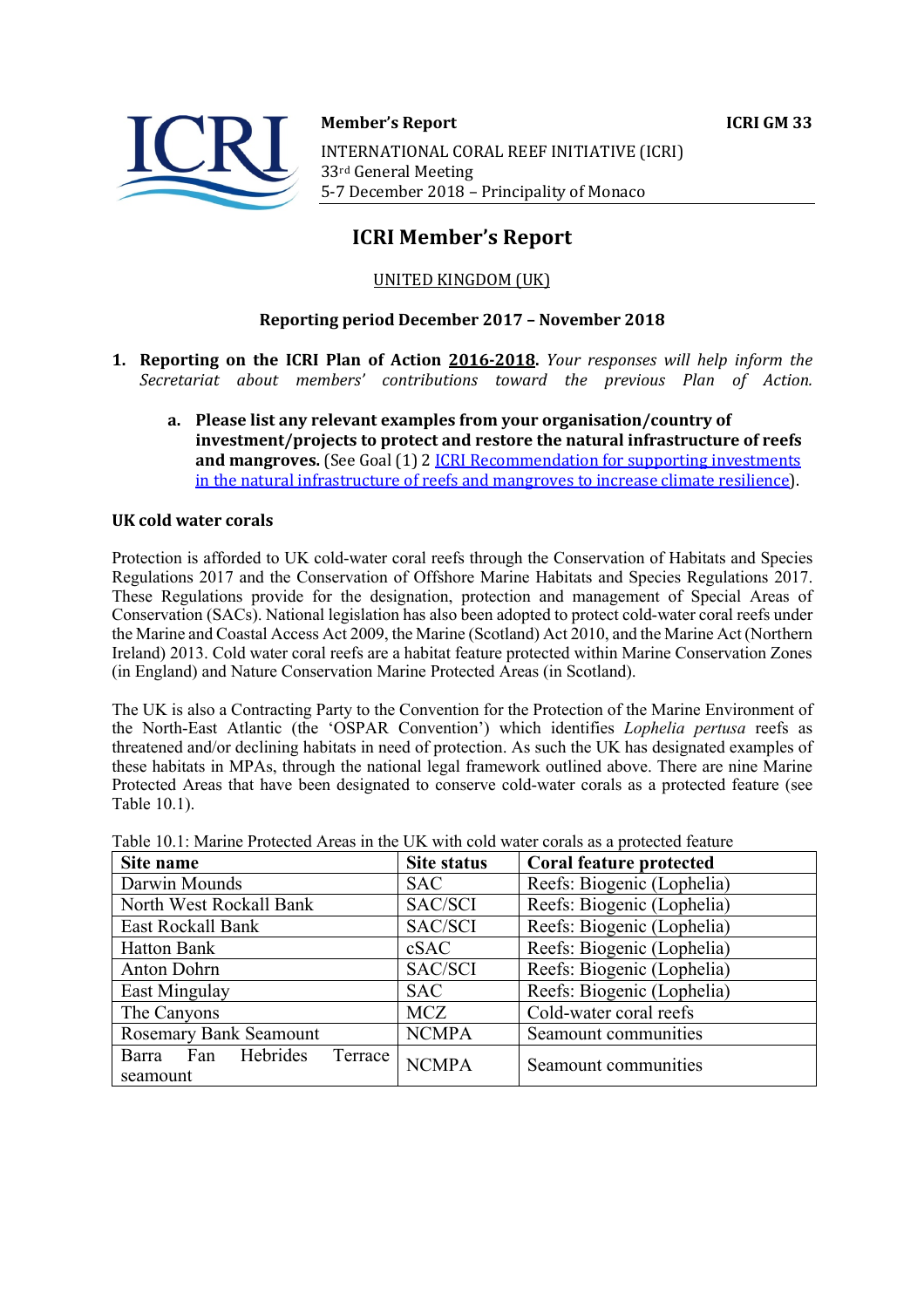b. Has your organisation/country made any progress in the following areas to **target anthropogenic pressures?** Please give detail below. Note: If no change since your last ICRI member report, please write 'no change'.

> $\boxtimes$  Encourage ban of plastic microbeads in cosmetic products. (See Goal (3) 2 & See ICRI Recommendation to reduce plastic microbeads pollution in marine environment):

#### **UK cold water corals**

Microbead bans have now been introduced in England, Scotland and Wales. In England we have now implemented a legislative ban on the manufacture and sale of rinse-off personal care products containing microbeads. The regulations were made on 19 December 2017. The ban on manufacture was introduced on January 9th 2018, and the ban on sale was introduced on 19th June 2018. The ban in Wales is on the sale and manufacture of products containing microbeads and has been in force since 30 June 2018.

In addition to action at a domestic level, we are encouraging members of the Commonwealth Clean Oceans Alliance (the UK- and Vanuatu-led Commonwealth Blue Charter Action Group tackling plastic pollution in the oceans) to implement a ban on microbeads in cosmetic and personal care products as part of one of three key commitments.

> $\boxtimes$  Improve regulation and enforcement to reduce direct anthropogenic damage due to dredging and physical alteration of reef structures. (See Goal (3) 3 & ICRI Recommendation to reduce damage due to dredging and dumping on coral reefs):

## **UK cold water corals**

As most of the UK's cold-water coral reefs occur in the deep-sea they are not typically exposed to dredging activity. However, the UK has a marine licensing system to ensure that dredging (and other regulated industry activities) do not adversely affect priority habitats and species, including coral reefs. The licensing process identifies potential adverse impacts of activities and developments and where appropriate will refuse consent, or impose license conditions to monitor or mitigate impacts. If a project is likely to have a significant effect on the environment an Environmental Impact Assessment (EIA) must be carried out before a license can be granted; most aggregate dredging applications require an EIA. There is also a strict set of rules concerning adverse effects on the designated habitats of SACs, such as cold-water coral reefs and seagrasses. This 'Habitats Regulations Assessment' process requires developers (e.g. dredging companies) to demonstrate no impact of the activity on the protected habitats, or to put in place mitigation measures if an impact is anticipated.

## $\boxtimes$  Deployment of mooring devices limiting the mechanical destruction **of coral reefs and seagrasses.** (See Goal (3) 4).

#### **UK seagrass**

Eco-mooring projects are being piloted at a number of seagrass bed sites in the UK. The Porthdinllaen Seagrass Project in North Wales is trialling ways to reduce impacts on seagrass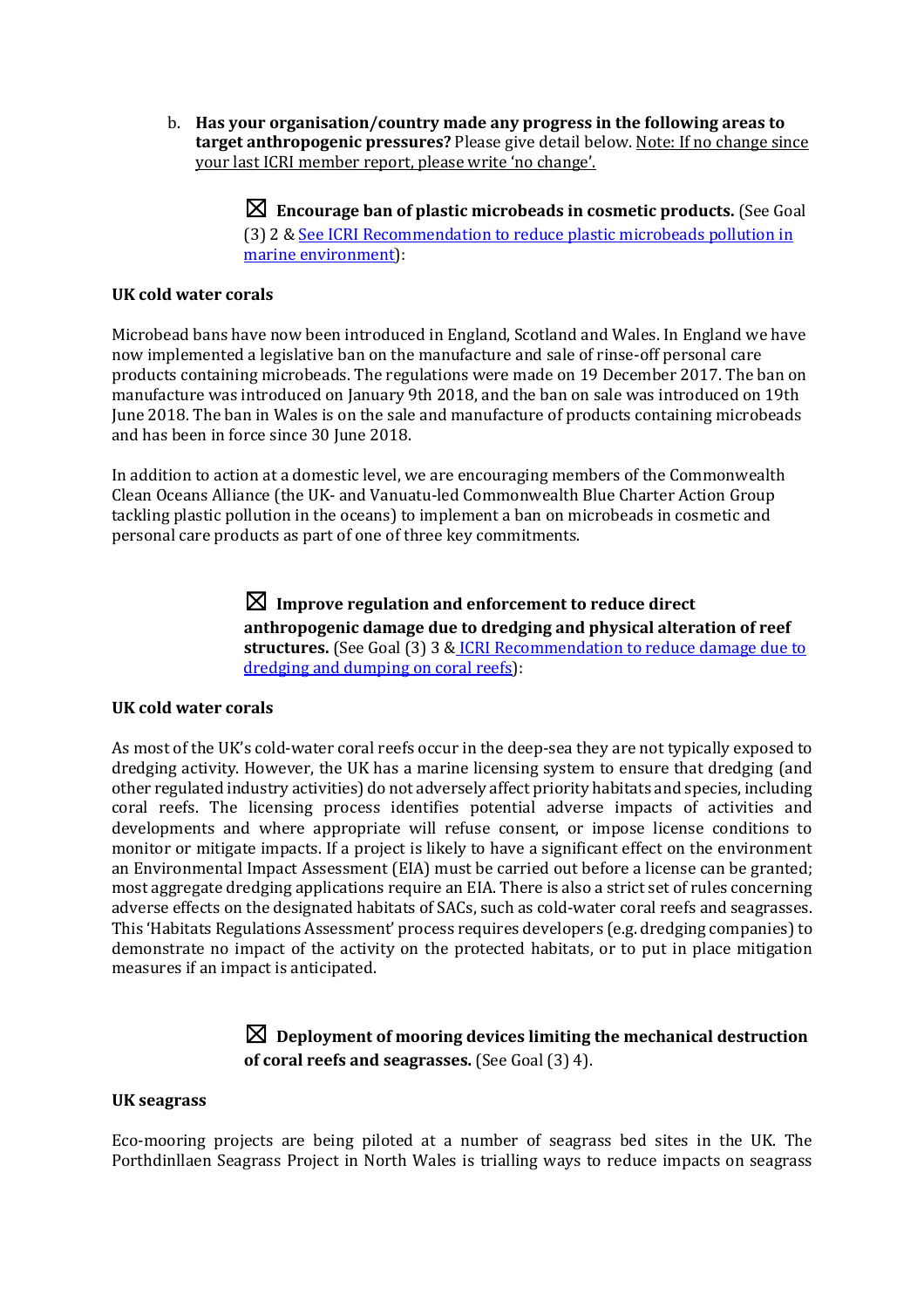while allowing people to continue recreational and economic activities. Since last year, the following activities have been undertaken:

- $\bullet$  Helical anchors purchased which will be installed in the Spring:
- Completed study on vehicle impact on inertial seagrass and work with fishermen and the National Trust to implement the recommendations;
- Use of computer modelling to determine the viability of different mooring designs
- Improvement of the inner harbour moorings

For copies of reports and information we have produced please visit http://www.penllynarsarnau.co.uk/sac\_publications.aspx.

> c. **Did your organisation/country celebrate International Year of the Reef?** Please give details below. (See Goal  $(5)$  1 & ICRI Recommendation designating 2018 as the third International Year of the Reef):

At the beginning of the year, the Government published its 25 Year Environment Plan. This committed the UK to increase engagement with ICRI and to work with the UK's Overseas Territories to encourage the adoption of best sustainable management practice of coral reefs and their ecosystems.

Defra also promoted IYOR in April at the Commonwealth Marine Science Event hosted by the National Oceanography Centre (NOC), where Environment Minister Thérèse Coffey announced UK's commitment to the Coral Reef Life Declaration and committed to safeguarding coral reefs and bolstering scientific research into the threats they face.

2. Contribution to the ICRI Plan of Action 2018-2020 and upcoming ICRI general **meetings.** *Your responses to the following questions will assist the Secretariat in assessing contributions towards the major themes of the draft ICRI Plan of Action 2018-2020.* 

#### **Theme 1 - Promote effective and adaptable solutions to improve the protection of coral reefs**

a. Which of the below topics do you consider to be the three top challenges that **your organisation faces in managing coral reefs?** Please select from the options below:

## **UK cold water corals**

- $\boxtimes$  Climate change impacts
- $\Box$  Inadequate planning, zoning and management
- $\Box$  Unsustainable resource extraction
- $\Box$  Tourism and recreation
- ☐ Shipping
- $\Box$  Coastal development
- $\Box$  Dredging
- $\boxtimes$  Illegal and destructive fishing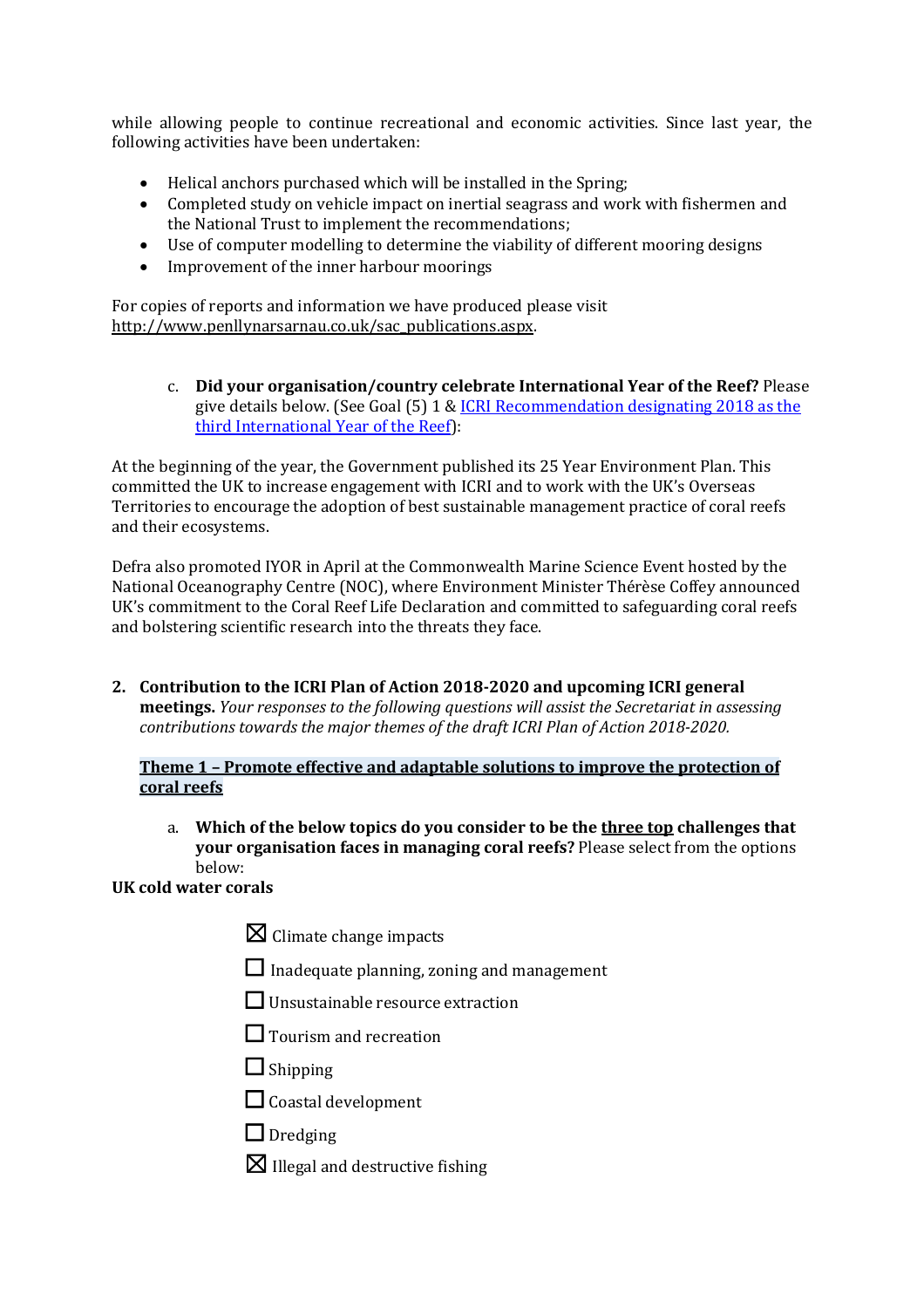$\Box$  Fish and coral trade

 $\Box$  Marine debris

 $\boxtimes$  Other. Please specify: localised disturbances associated with hydrocarbon exploitation and scientific sampling

## **Supporting information.**

## **UK cold water corals**

The OSPAR background document for *Lophelia pertusa* reefs (Hall-Spencer and Stehfest, 2009) states that fishing is the only threat that has led to a documented decline in *L. pertusa* reefs to date in the North-east Atlantic region, but other threats include mining of deep-sea mineral resources and the more localised disturbances associated with hydrocarbon exploitation and carbon capture and storage, dumping and scientific sampling.

The Extent of Physical Damage Indicator used in the OSPAR Intermediate Assessment assessed potential disturbance of special habitats from bottom contact fisheries. Results showed that  $\leq$ 5% of the known area of *Lophelia pertusa* reefs were in high disturbance categories; however, distribution of the mostly small habitat areas is often unknown, and so confidence in these results is low.

The section of the 2013 report card from the Marine Climate Change Impacts Partnership regarding deep-sea habitats (Hughes and Narayanaswamy, 2013) stated that ocean acidification poses a major long-term threat to deep-sea corals and other calcifying organisms in the UK. However, at present we have very few data on which to base predictions of future impacts."

b. Please list any examples of innovative management practices that your **organisation/country is involved in, such as use of VMS, drones & ecological mooring devices.** Include their limits, conditions of implementation, financing and an assessment of their results and links for more information if possible.

## **UK cold water corals**

The UK has used the BH3 Extent of Physical Damage Indicator to estimate the disturbance of benthic habitats, including coral reefs, from fisheries. This uses VMS data to predict levels of fishing. Results at a North-east Atlantic scale have been reported in the OSPAR Intermediate Assessment.

See https://oap.ospar.org/en/ospar-assessments/intermediate-assessment-2017/biodiversitystatus/habitats/extent-physical-damage-predominant-and-special-habitats/

c. Please list any examples of innovative funding for management that your organisation/country is involved in. Include their limits, conditions of implementation, financing and an assessment of their results and links for more information if possible.

## **UKOT** warm water corals

**Joint Nature Conservation Committee (JNCC)** has been leading on a suite of projects in the UK Overseas Territories in the Caribbean. One key area of work has been assessing how the natural capital of 3 UK Caribbean OTs enhances their resilience to extreme weather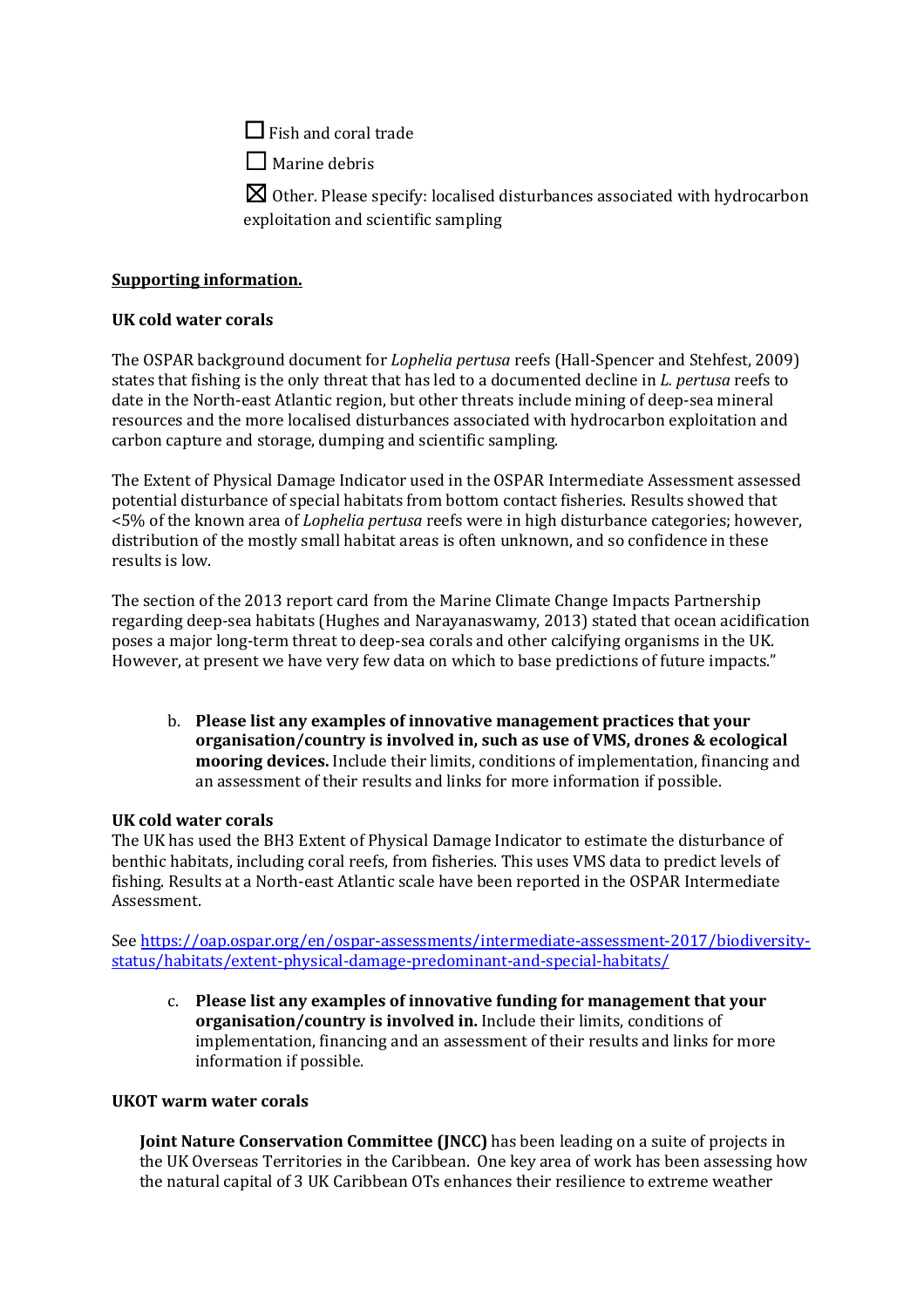events. The work completed in early 2017; however, the scale of the 2017 hurricane damage to the UK OTs was unprecedented. The project demonstrated the economic role of the natural environment including its capacity to mitigate hurricane impacts and the scope to maximise this natural mitigation capacity through appropriate interventions. The work is continuing with additional economic studies in Anguilla, British Virgin Islands and Turks and Caicos Islands to provide more detailed analysis of local benefits of reef systems for spatial and disaster planning.

**The Centre for Environment, Fisheries and Aquaculture Sciences (Cefas)**, often in partnership with other UK Government bodies, has been involved in a number of seabed mapping programmes to describe the nature and extent of key natural resources in the marine environment, including coral reefs and seagrass beds, in Caribbean Commonwealth States and UK Overseas Territories. The marine resource assessments in previously poorly studied areas revealed in some cases up to 800% more seagrass beds than previously known. The increased knowledge of seagrass resource illustrates potential ecosystem service resilience against extreme weather events such as hurricanes. In a particular case study, the value of sequestration and storage of organic carbon in seagrass meadows has been demonstrated to be between  $£49,428$  and  $£664,785$  in the baseline year, increasing to over £4 million under the most conservative scenario over 50 years. The discovery of a vast amount of seagrass also demonstrated the existence of large coral heads situated in the same area where many leisure and commercial tourist vessels moored. As a result, the Government moved the mooring area to a sandy location to avoid further damage to the coral. This study illustrates that following relatively modest investment, the projected benefit of seabed mapping and the ability to manage and protect marine resources such as seagrass meadows and coral, is substantial and can constitute large economic benefits, especially when related to a country's GDP.

- 1. https://assets.publishing.service.gov.uk/government/uploads/system/uploads/attachment data/file/718427/CME\_Grenada\_Case\_Study.pdf
- 2. https://assets.publishing.service.gov.uk/government/uploads/system/uploads/attachment data/file/604869/St\_Vincent\_and\_the\_Grenadines\_CME\_Case\_Study.pdf
	- d. Please list any examples of leading practices, techniques and strategies for **building reef resilience that your organisation/country is involved in.** Include their limits, conditions of implementation, financing and an assessment of their results and links for more information if possible.

## **Associated Ecosystems**

Through International Climate Finance (ICF) Defra has committed  $£10.1$  million the protection and restoration of mangrove habitats through the creation and promotion of sustainable and climate resilient livelihoods.

This programme is currently delivering in partnership with Blue Ventures in Madagascar and has ambitions to introduce the programme in other countries over seven years. The total impact is intended to be 20 years under the expectation of leveraging additional funding from the private sector for the remaining time. This *Blue Forests* programme is projected to protect 20,000 hectares of mangrove forests; deliver 13.9 million tonnes of carbon dioxide savings and benefit over 100,000 people.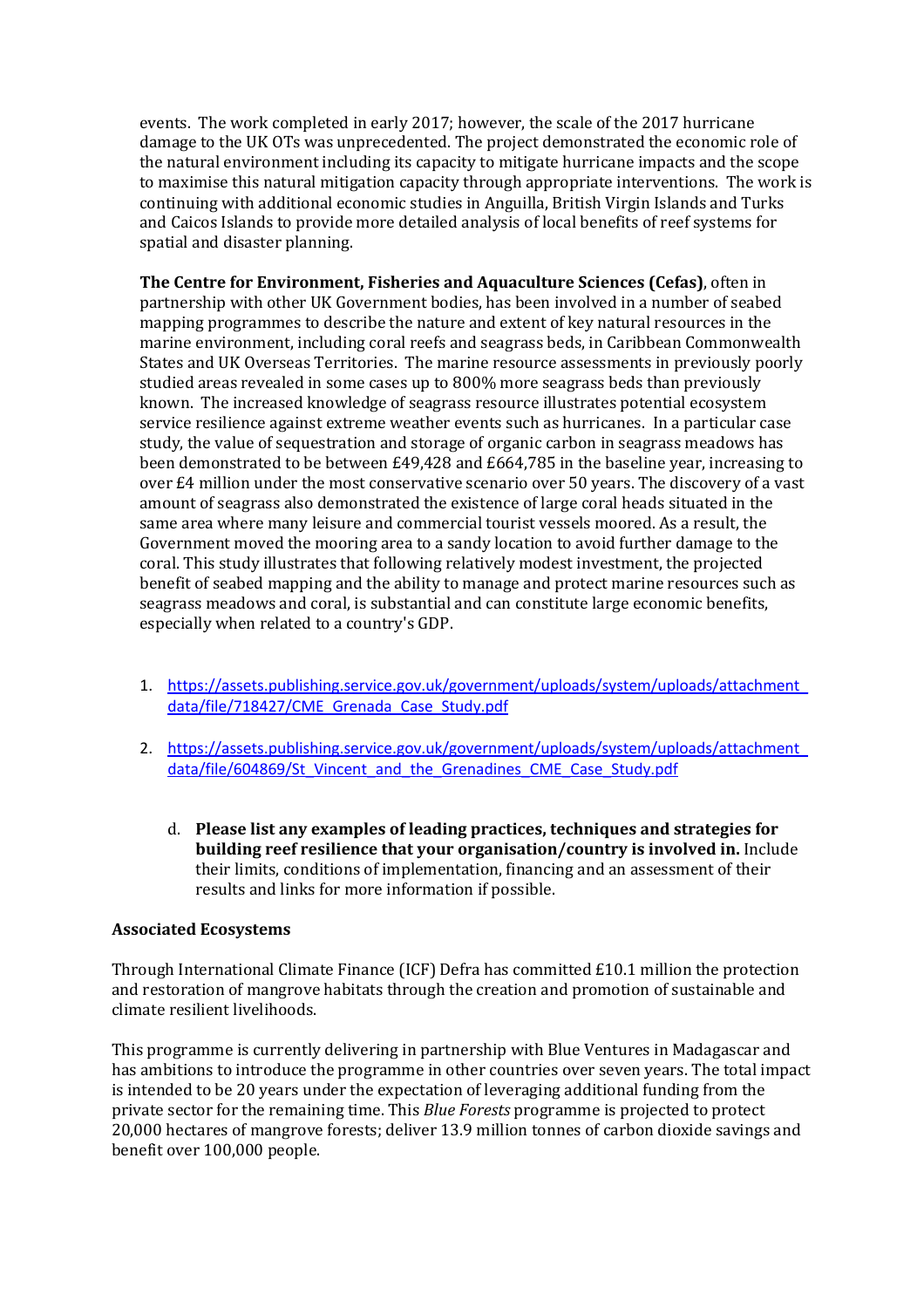The programme received its first annual review at the end of 2017 and scored an A. It can be viewed online here.

We have recently announced  $£12.75$  million of new funding through our International Climate Finance, which will help to restore or protect up to 6000 hectares of mangroves - equivalent to 10,000 football pitches. The project will be implemented across countries in Latin America and the Caribbean, including Small Island developing states like Jamaica, and those with high rates of deforestation like Colombia. Over an investment period of six years the project will help to prevent the degradation of mangrove habitats, helping us to reduce carbon emissions and improve our resilience to climate impacts.

e. Please list any examples of leading practice reef restoration mechanisms that **your organisation/country is involved in.** Include their limits, conditions of implementation, financing and an assessment of their results and links for more information if possible.

No reef restoration work is undertaken for cold water corals.

#### **Theme 3 - Support communities reliant on coral reefs**

**f. Is sustainable tourism development a significant challenge for your organisation?** If so please include detail below of the kinds of challenges faced and your strategies to deal with them.

Sustainable tourism is not a challenge for cold water corals in the UK.

**g. Is your organisation involved in activities to raise awareness and encourage**  action to support communities reliant on coral reefs? Please include details below.

INCC has been raising awareness of the habitats found in Marine Protected Areas, including those protecting cold water corals such as Anton Dohrn Seamount, through sharing videos on the website and social media (e.g.  $\frac{https://vimeo.com/275803959}{https://vimeo.com/275803959}$ ).

**Theme 4 - Help to reduce anthropogenic threats to coral reefs, particularly those that occur at a global or regional scale** 

**h.** What activities is your organisation involved in to elevate awareness of the **global nature of the threat of climate change to coral reefs?** Please include details below

#### **UK cold water corals**

The Marine Climate Change Impacts Partnership (MCCIP) is a partnership between marine scientists and sponsors from the UK and devolved governments, their agencies, NGOs, and industry. It aims to provide a co-ordinating framework for the UK, so as to be able to transfer high quality evidence on marine climate change impacts, and guidance on adaptation, to policy advisors and decision-makers. http://www.mccip.org.uk

**i.** Has your organisation made any progress in dealing with destructive fishing **and trade?** Please include details below.

#### **UK cold water corals**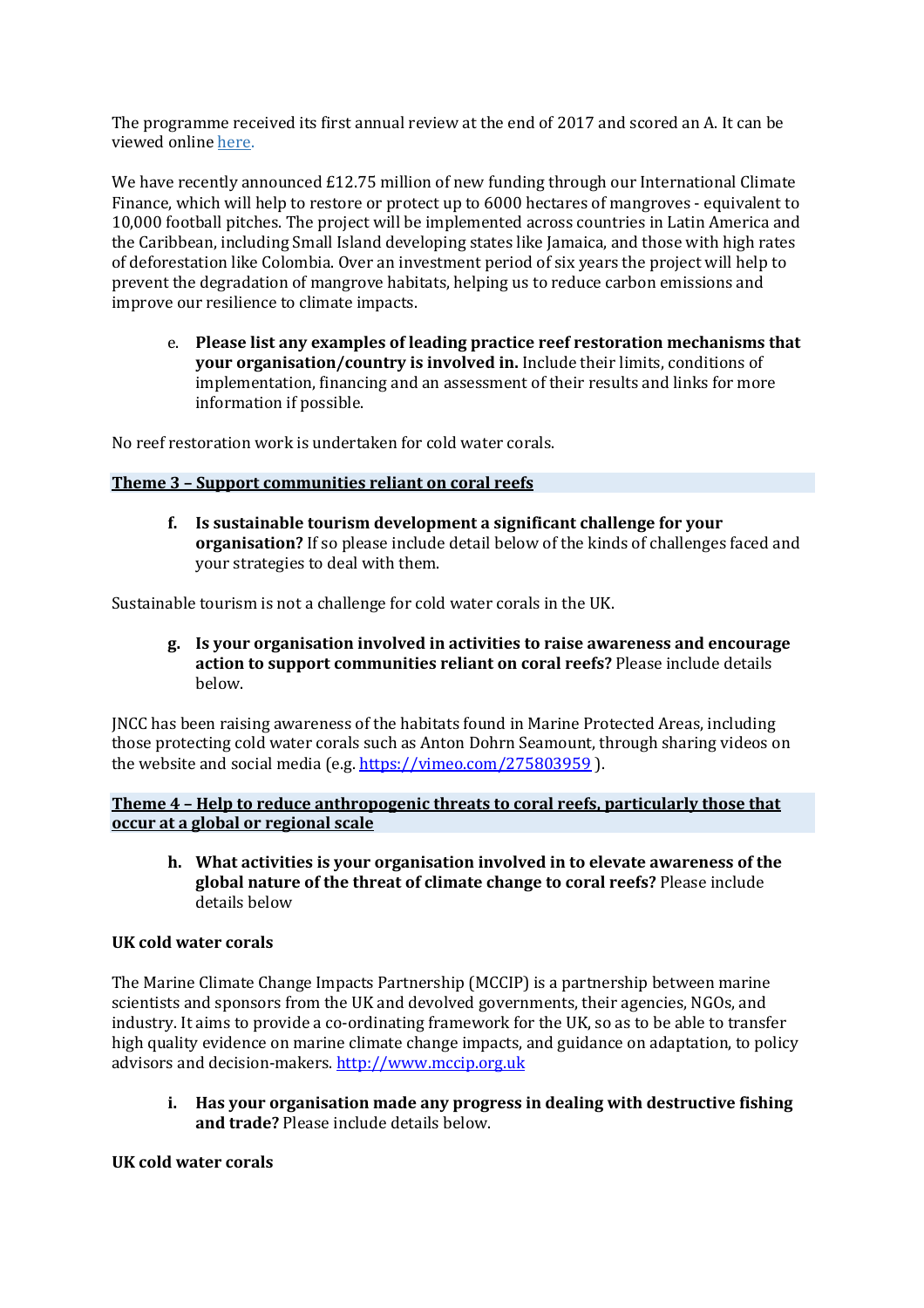MPA management measures have been introduced to prevent damage being caused to cold-water coral reefs by anthropogenic activities, such as fishing. Currently fishing gear prohibitions have been introduced to Darwin Mounds MPA and North West Rockall Bank MPA. Joint Recommendations for fisheries management in other MPAs have been developed by Scottish Government and Defra in collaboration with JNCC, Marine Scotland and Cefas. Proposed measures include the restriction of certain fishing gears in all or part of the sites. These recommendations have undergone consultation but have not yet been implemented.

The UK is a Contracting Party to the North East Atlantic Fisheries Commission (NEAFC). NEAFC has established fisheries closures in parts of UK waters (such as Hatton Bank and Rockall Bank west of Scotland) which prohibit bottom trawling and fishing with static gear, thereby also protecting the cold-water coral reefs found in these areas.

An EU-wide Deep-Sea Fisheries Regulation came into force in 2017 which prohibits trawling in waters greater than 800m. This will protect deeper areas of cold-water corals in the UK.

## j. Has your organisation made any progress in dealing with marine debris? Please include details below.

## **UK cold water corals**

Tackling plastic pollution is a priority of the UK Government and we are taking a range of actions to tackle both land-based and sea-based sources of marine litter.

The Clean Growth Strategy and 25 Year Environment Plan include a set of ambitious policies towards our ambition to zero avoidable waste by 2050, including tackling the scourge of waste plastic so we can make our oceans cleaner and healthier. Better waste management on land will prevent waste reaching the sea and increasing recycling return more plastic waste back into production processes, reducing waste and the need for virgin materials.

The UK is set to launch a Resources and Waste Strategy - the Government's ambition to become a world leader in using resources efficiently and cutting the amount of waste we create as a society. We are also going to be consulting on the development of producer responsibility schemes; introducing a deposit return scheme for beverage containers, and banning or restricting the distribution and/or sale of plastic stemmed cotton buds, plastic stirrers and plastic straws.

We have introduced one of the world's toughest bans on the manufacture and sale of rinse-off personal care products containing microbeads. Our plastic bag charge continues to reduce consumption - data shows that since the introduction of the charge, the seven key retailers had distributed around 15.6 billion fewer bags since the charge was introduced. In August the Prime Minister announced plans to consult on a mandatory extension and on possibly increasing the charge to 10p.

Internationally, the UK has committed to the G7 Ocean Plastics Charter and the Commonwealth Blue Charter. At the Commonwealth Heads of Government Meeting in April, the Prime Minister announced the Commonwealth Clean Ocean Alliance (CCOA), the Blue Charter action group led by the UK and Vanuatu to tackle plastic pollution in the ocean.

The CCOA calls on other countries to pledge action on plastics, be this by a ban on microbeads, a commitment to cutting down on single use plastic bags, or other steps to eliminate avoidable plastic waste. These ambitions are supported by up to  $E66.4$  million funding package to boost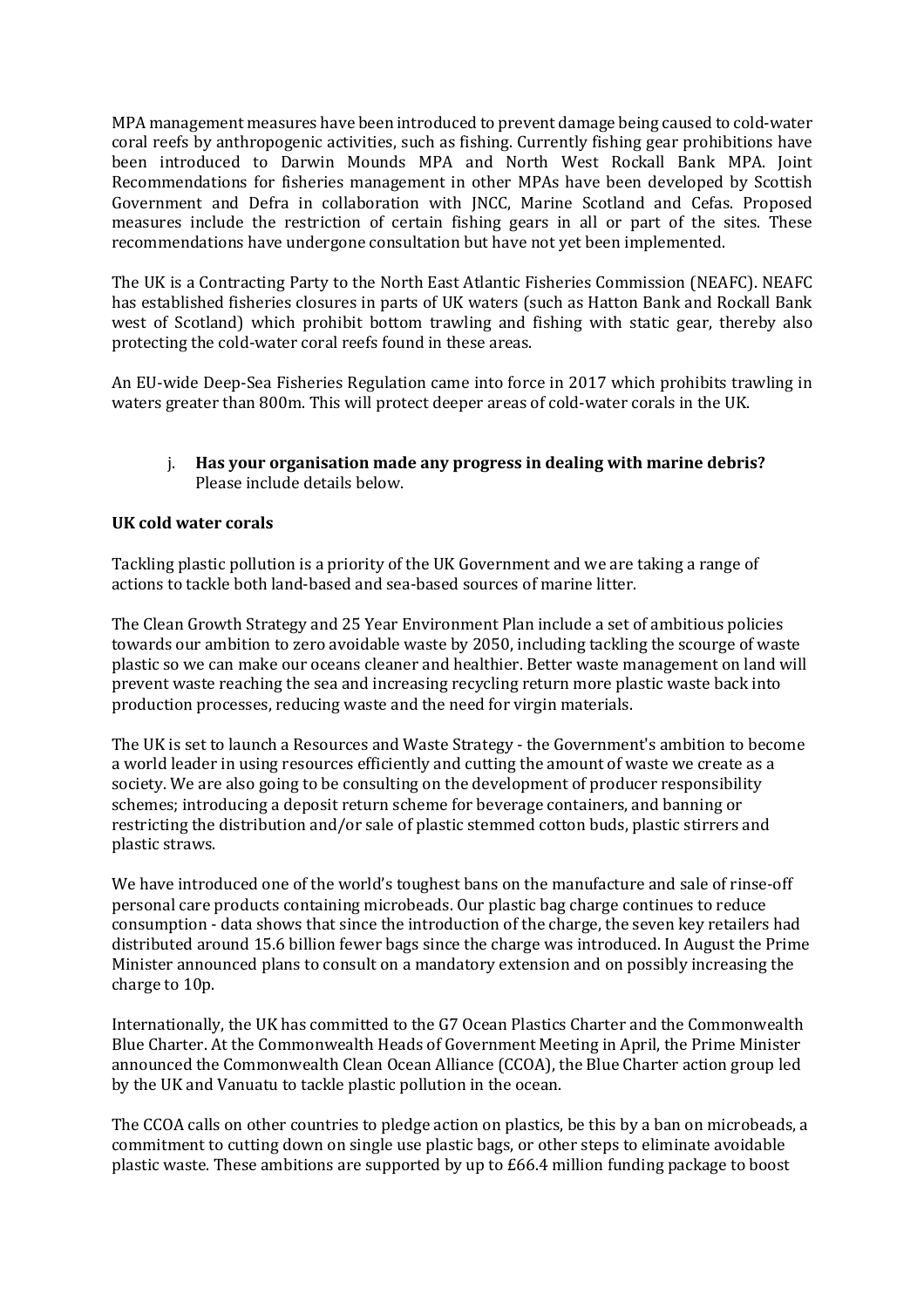global research and help countries across the Commonwealth stop plastic waste from entering the oceans in the first place.

We are committed to addressing the issue of abandoned, lost and otherwise discarded fishing gear and are supporting the Global Ghost Gear Initiative. The initiative is an alliance of the fishing industry, NGOs and government agencies working to solve the problem. We have made membership of the GGGI one of the three second tier commitments of the CCOA.

In Wales, under the Marine Strategy Framework Directive (MSFD), the Welsh Government has a commitment to reduce marine litter. This is a specific target under Descriptor 10 of the MSFD.

The targets and measures which are agreed within the UK marine strategy under MSFD are reviewed on a 6 yearly cycle and the Welsh Government is currently reviewing those targets associated with Descriptor 10 (marine litter). The Welsh Government is working with Defra to finalise a UK assessment on marine litter, which will soon go to consultation.

The marine litter action plan was adopted by the Welsh Governmental in 2017 and contains a number of actions over different phases to address marine litter in Wales. The Wales Clean Seas Partnership was formed to deliver the marine litter action plan and works collaboratively with the Wales Marine Action Advisory Group (WMAAG).

**3.** Would you like to report on your activities during the ICRI GM? Please give details below.

The UK will not be reporting on its activities during the ICRI GM.

**4.** International events. Please list any upcoming international events relevant to ICRI which someone from your organisation plans to attend in 2018-2019.

 $\boxtimes$  ICRI GM, Monaco, 5-7 Dec 2018

 $\boxtimes$  Conference of the Parties to the United Nations Framework Convention on Climate Change, 3-14 Dec 2018

□ Reef Futures 2018: A Coral Restoration and Intervention-Science Symposium, Florida, 10-14 Dec 2018

□ Global World Heritage Marine Managers meeting, Alaska, US, 26-31 May 2019

Other: 

**5.** Publications. Please list relevant publications and reports you have released during this reporting period.

Eggett, A., Johnson, G., Johnston, C., Chaniotis, P. & Robertson, M. 2018. MRV Scotia 15/12S Cruise Report: Survey of Wyville Thomson Ridge cSAC/SCI and Faroe-Shetland Sponge Belt Proposed NCMPA. JNCC Report No. 610, JNCC, Peterborough. http://jncc.defra.gov.uk/pdf/Report\_610\_web.pdf

Doggett, M., Baldock, B. & Goudge, H. (2018). A review of the distribution and ecological importance of seabed communities in the deep waters surrounding Scotland. JNCC Report No. 625, JNCC, Peterborough, ISSN 0963-8091. http://jncc.defra.gov.uk/pdf/Report\_625\_FINAL\_web.pdf